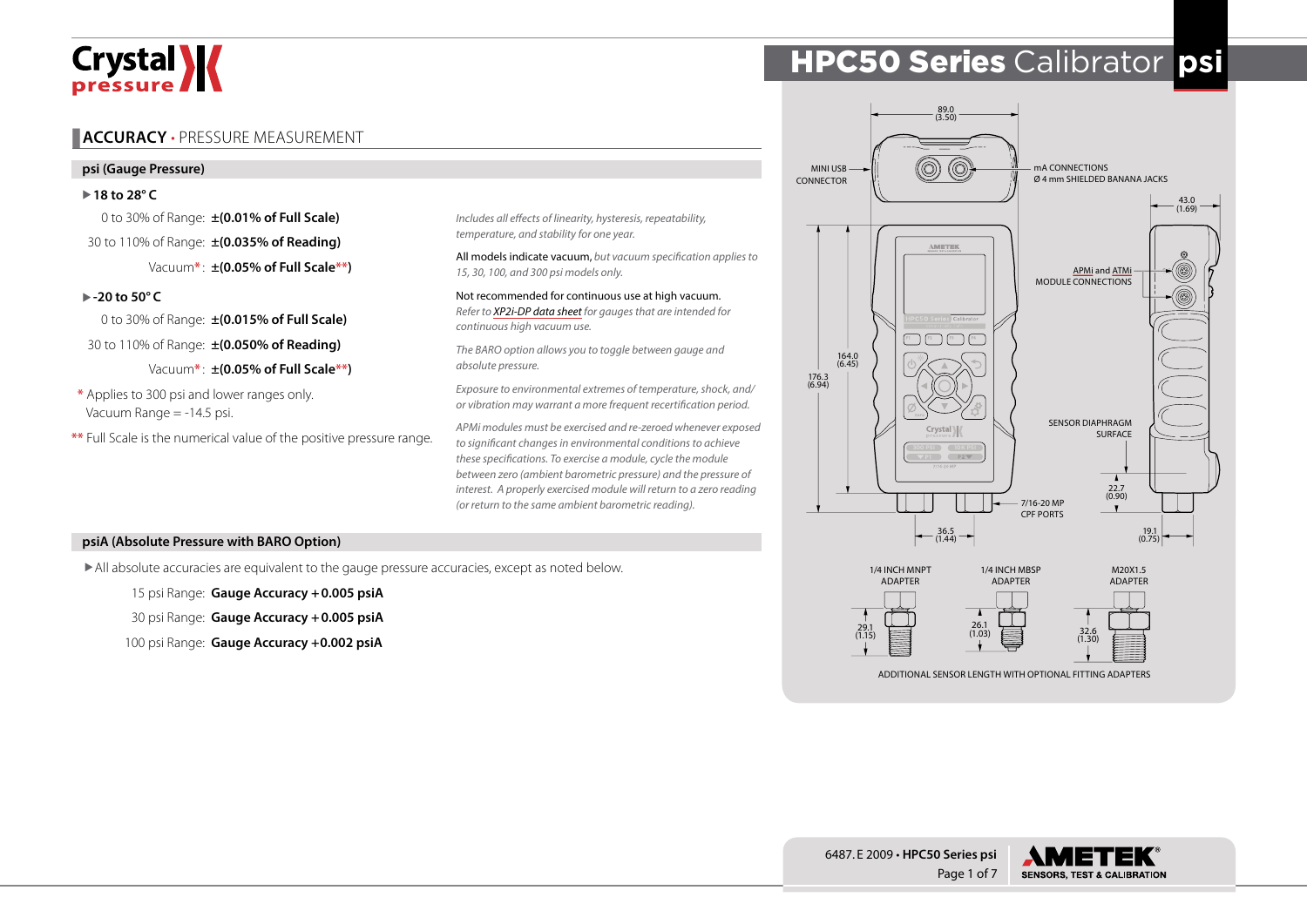

#### **DIFFERENTIAL PRESSURE**

The Tare function can improve differential pressure measurement uncertainties. Requires the use of an equalizing valve.

| <b>Full Scale Range of Both Sensors</b> | The Greater of $(+/-)$ |      |                     |                    |    |                 |  |  |  |  |
|-----------------------------------------|------------------------|------|---------------------|--------------------|----|-----------------|--|--|--|--|
| psi                                     | psi                    | mbar | in H <sub>2</sub> O | mmH <sub>2</sub> O |    | % of DP Reading |  |  |  |  |
| 15                                      | 0.00015                | 0.01 | 0.004               | 0.1                |    |                 |  |  |  |  |
| 30                                      | 0.0005                 | 0.04 | 0.014               | 0.4                |    |                 |  |  |  |  |
| 100                                     | 0.0015                 | 0.10 | 0.04                | 1.0                |    |                 |  |  |  |  |
| 300                                     | 0.005                  | 0.4  | 0.14                | 4.0                | or | 0.035%          |  |  |  |  |
| 1000                                    | 0.02                   | 1.0  | 0.4                 | 10.0               |    |                 |  |  |  |  |
| 3000                                    | 0.05                   | 4.0  | 1.4                 | n/a                |    |                 |  |  |  |  |
| 10000                                   | 0.2                    | 10.0 | 4.0                 | n/a                |    |                 |  |  |  |  |

Unit is enabled in CrystalControl

#### X**Without tare function:**

 $\pm$ (0.05% of static line pressure reading)

## **PRESSURE SENSOR**

| <b>BAROMETRIC REFERENCE (BARO)</b> |                                                      |                                                                                                                            |  |  |  |  |
|------------------------------------|------------------------------------------------------|----------------------------------------------------------------------------------------------------------------------------|--|--|--|--|
|                                    | Connection: Crystal CPF Female                       |                                                                                                                            |  |  |  |  |
| Diaphragm Seal Fluid: Silicone Oil |                                                      |                                                                                                                            |  |  |  |  |
|                                    | steel and Viton <sup>®</sup>                         | 1/4" male NPT adapter included unless BSP or M20 is specified.                                                             |  |  |  |  |
|                                    | (10 psi/1 bar/100 kPa) 316 stainless                 | 1/4" medium pressure tube system compatible with HIP LM4 and<br>LF4 Series, Autoclave Engr SF250CX Male and Female Series. |  |  |  |  |
|                                    | and Viton <sup>®</sup> with internal o-ring          | Metal to metal cone seal; O-ring can be removed if necessary.                                                              |  |  |  |  |
|                                    | (FINGER TIGHT) 316 stainless steel                   | (The 1 bar sensor may have Viton o-ring seal.)                                                                             |  |  |  |  |
|                                    | Wetted Materials: (WRENCH TIGHT) 316 stainless steel | All welded construction on sensors above 3 bar.                                                                            |  |  |  |  |

| Accuracy: $\pm$ 0.00725 psi, $\pm$ 0.5 mbar                                  |  |
|------------------------------------------------------------------------------|--|
| Range: 10.153 to 15.954 psiA,<br>700.0 to 1100.0 mbarA                       |  |
| Units and Resolution: psi 0.001<br>$in$ Hq. 0.001<br>$mmHg$ 0.01<br>mbar 0.1 |  |

*Includes all effects of linearity, hysteresis, repeatability, temperature, and stability for one year. Exposure to environmental extremes of temperature, shock, and/*

*or vibration may warrant a more frequent recertification period. Other units available depending on the installed modules.*

# HPC50 Series Calibrator **psi**

#### **STANDARD DELIVERY**

- HPC51 or HPC52
- ISO 17025 Accredited Calibration Certificate, NIST Traceable
- 3 x AA batteries
- Your choice of adapters (1/4" NPT, 1/4" BSP, or 1/4" M20)
- Protective Boot—required for Intrinsic Safety
- Test Leads, red and black with clips
- Velco strap
- User manual
- Mini-USB Cable

#### **COMPLEMENTARY PRODUCTS**

#### **Crystal Engineering offers a wide range of products that work with the HPC50 Series:**

- [Fittings that connect without tools, safely and without leaks](https://www.ametekcalibration.com/products/pump-systems/pressure-fittings/cpf-high-pressure-fittings)
- [Lightweight, super flexible high pressure hoses](https://www.ametekcalibration.com/products/pump-systems/pressure-fittings/cpf-high-pressure-fittings)
- [Fitting kits and adapters](https://www.ametekcalibration.com/products/pump-systems/pressure-fittings/cpf-high-pressure-fittings)
- [Pneumatic hand pumps](https://www.ametekcalibration.com/products/pump-systems/pneumatic-hand-pumps)
- [Hydraulic hand pumps](https://www.ametekcalibration.com/products/pump-systems/hydraulic-hand-pumps)
- [Portable pressure comparators](https://www.ametekcalibration.com/products/pump-systems/pressure-comparators)

Pressure Connection: **Cylindrical sensor fitting of 5.8mm** 



**OD. A flexible 4.8 mm [3/16"] ID tube is recommended to connect for for calibration.**



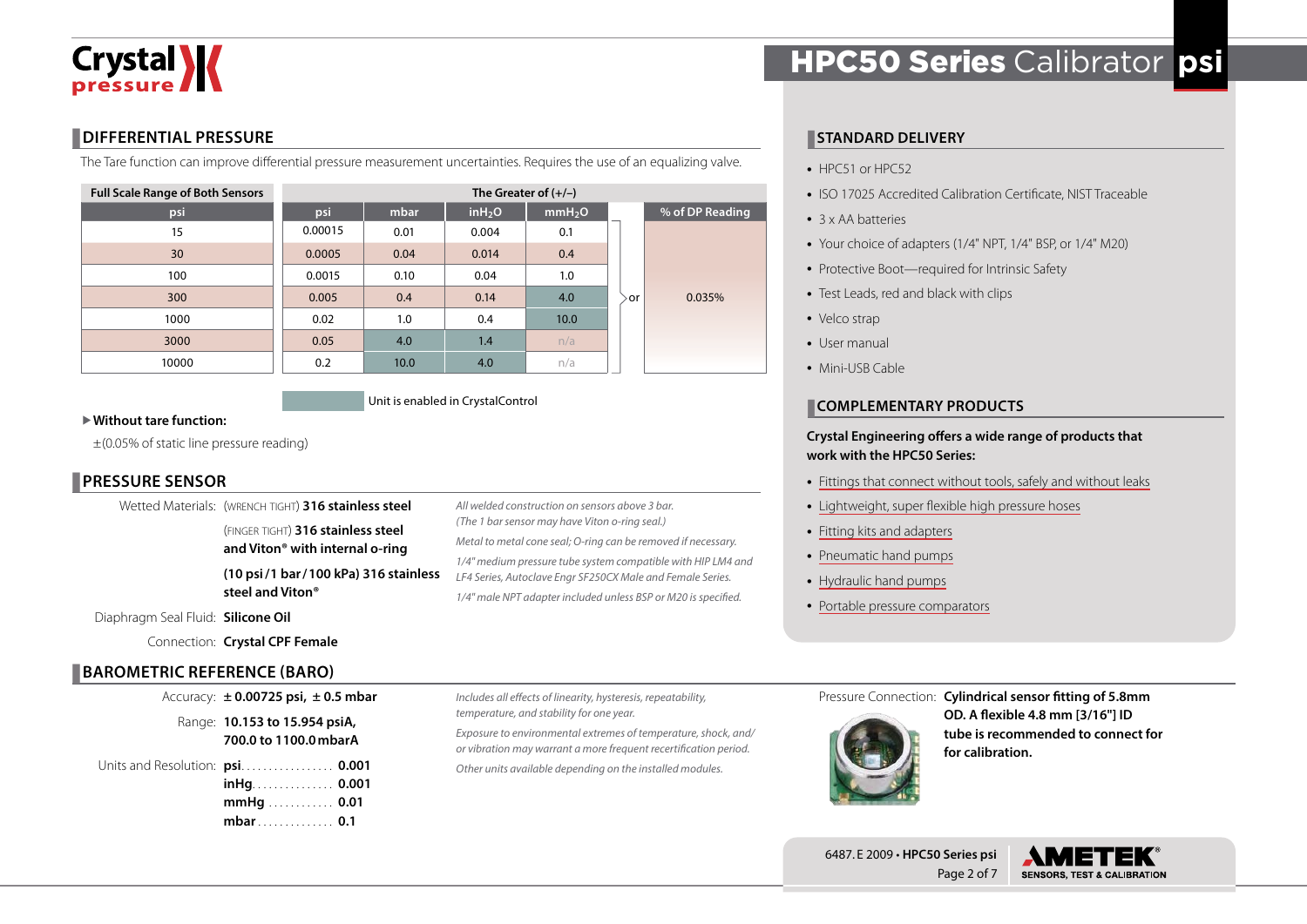# Crystal **X**

#### **CURRENT & VOLTAGE MEASUREMENT**

Connection: **4 mm jacks**

#### **Current (mA) Input**

Accuracy: **±(0.015% of rdg + 0.002 mA)** mA Range: **0 to 55 mA** Percent Range: **0-20, 4-20, 10-50** Max Allowable Current: **93.3 mA** Resolution: **0.001 mA or 0.01%** Units: **mA, scaling, % error, and % flow** Input Resistance: **< 4.99 Ω** Voltage Burden @ 20mA: **< 0.10 V** Voltage Burden @ 50mA: **< 0.250 V** HART Resistor: **250 Ω**

#### C**urrent (mA) Sink**

Accuracy: **± (0.015 of rdg + 0.002 mA)** Range: **0 to 25 mA\*** Step Time: **1 to 999 seconds** Ramp Time: **5 to 999 seconds**

#### **Voltage (VDC) Input**

Accuracy: **±(0.015 % of rdg + 2 mV)** Range: **0 to 28 VDC** Resolution: **0.001 VDC**

#### **Switch Test**

Switch Type: **Dry Contact** Closed State Resistance: **< 1K Ω** Open State Resistance: **> 100K Ω** Sample Rate: **10 Hz**

**\*** *From 0.001 to 0.05 mA, add 0.02 mA to accuracy.*

*Includes all effects of linearity, hysteresis, repeatability,* 

*mA can be displayed as a percentage, where 0 to 100% corresponds to either 0 to 20, 4 to 20, or 10 to 50 mA. Jacks are compatible with safety sheathed banana plugs.*

*temperature, and stability for one year. Inputs protected by a resettable fuse.*

*Includes all effects of linearity, hysteresis, repeatability,* 

*temperature, and stability for one year.*

*Switch test screen reports switch open, close, and deadband values.*

# HPC50 Series Calibrator **psi**



| ATEX |  |
|------|--|

#### **ATEX ATEX** and IECEx Scheme Entity Parameters

The HPC50 has these specific entity parameters:

| mA/V port            | <b>APMi/ATMi ports</b> |
|----------------------|------------------------|
| $Ui = 28V$           | $U_0 = 4.95 V$         |
| $li = 94 \text{ mA}$ | $I_0 = 731 \text{ mA}$ |
| $Pi = 654$ mW        | $Po = 880$ mW          |
| $Ci = 3 nF$          | $Ci = 83.5 \mu F$      |
| $i = 0$              | $Li = 32.2 \mu H$      |
|                      | $Co = 9.2 \mu F$       |
|                      | $Lo = 12 \mu H$        |

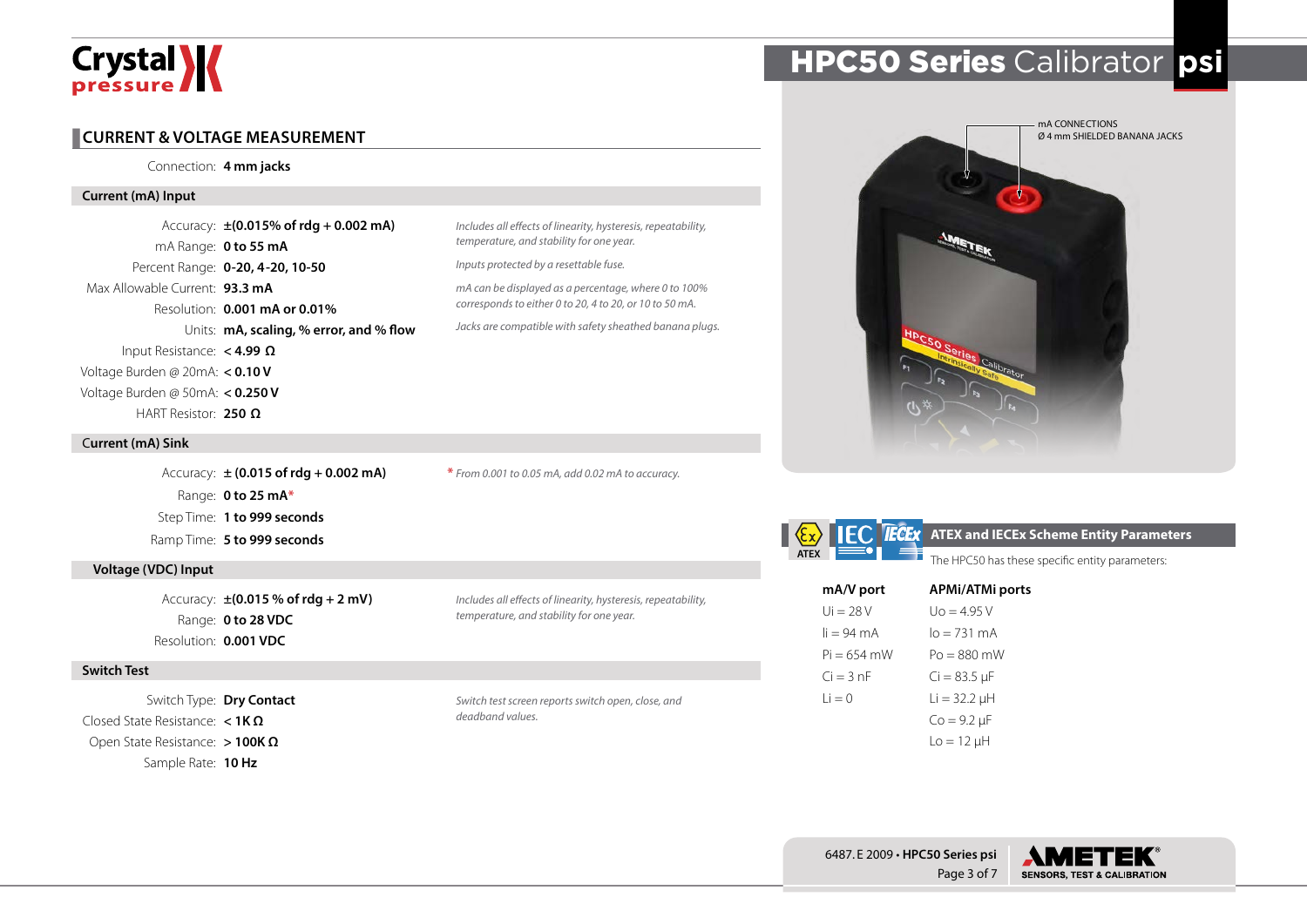

## **EXTERNAL MODULES**

The HPC50 Series has two identical ports to connect external pressure or temperature modules. For details on the modules, see the links below.

#### **Pressure Measurement**



#### • [See the APMi datasheet.](https://www.ametekcalibration.com/products/pressure/pressure-calibrators/apmi-intrinsically-safe-pressure-module)

#### **Temperature Measurement**



• [See the ATMi datasheet.](https://www.ametekcalibration.com/products/pressure/pressure-calibrators/atmi-intrinsically-safe-temperature-module)

## **DATA/COMMUNICATION**

Digital Interface: **mini-USB**



## **DISPLAY**

Screen: **320 x 240 pixel graphical display**

Display Rate: **3 readings/second (standard)**

*LCD readable in sunlight. Switch test and peak hi/lo modes are captured at* 

*10 readings/second.*

HPC50 Series Calibrator **psi**



Page 4 of 7 6487. E 2009 • **HPC50 Series psi**

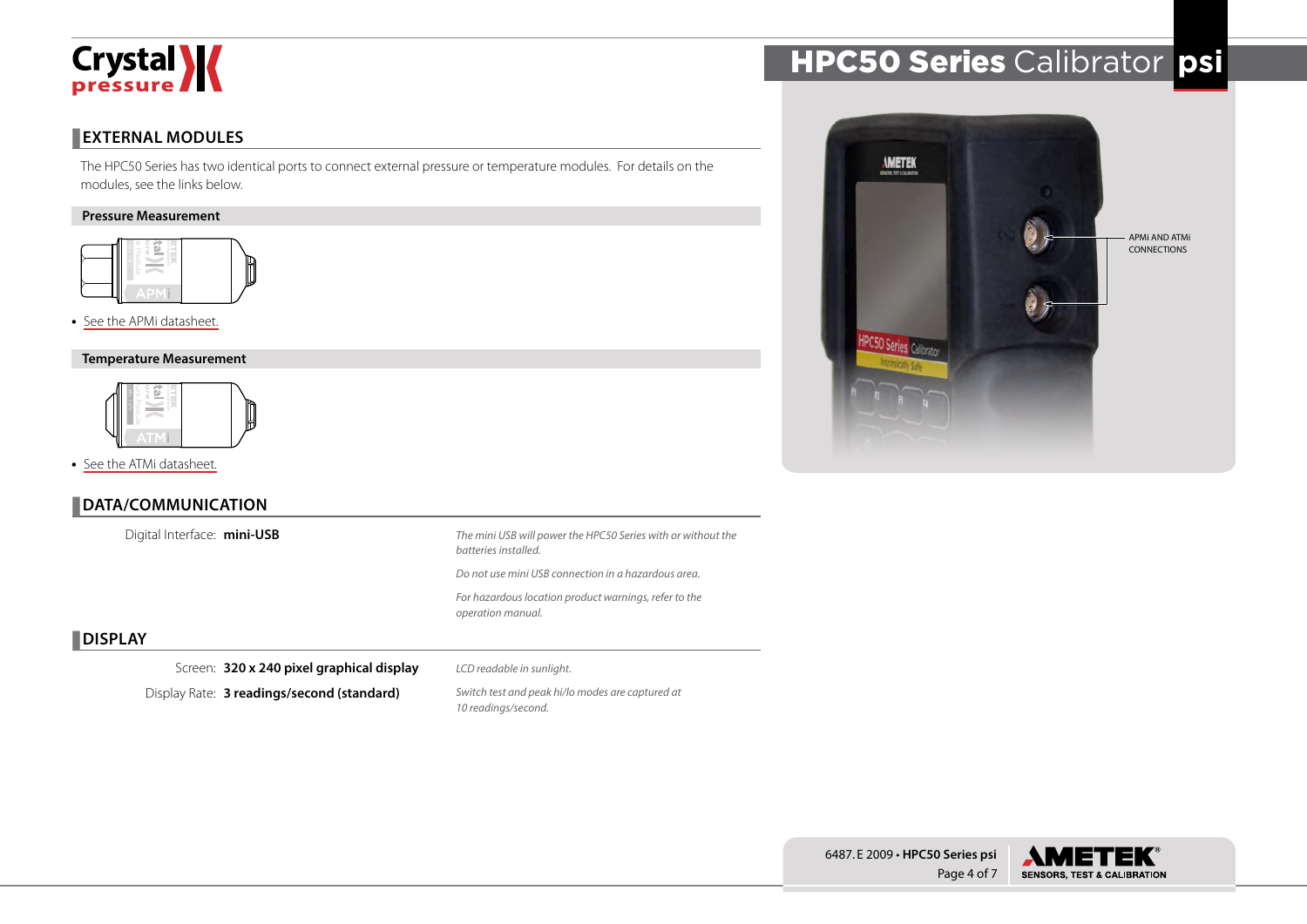# Crystal **W**

## **POWER**

Cell Voltage: **1.5 V (Alkaline Batteries)**

# **BATTERY LIFE**

No External Modules: **35 Hours**

One External Module: **25 Hours** Two External Modules: **12 Hours**

# **ENCLOSURE**

Weight: **567 g (20.0 oz)** Rating: **IP66/67** Housing: **PC/PBT plastic** Keypad and Labels: **UV Resistant Silicone**

# **OPERATING TEMPERATURE**

Temperature Range: **-20 to 50° C (-4 to 122° F)**

*< 95% RH, non-condensing. No change in pressure, electrical, or temperature accuracy over operating temperature range except as noted in the accuracy specifications.*

*Batteries should be removed if stored for more than one month.*

*Weight is for dual sensor model with protective boot installed. LCD protected from impact damage by 0.5 mm (0.02") thick* 

*All hours are based on operation without the use of the backlight.* 

*Gauge must be zeroed to achieve rated specification.*

*polycarbonate lens.*

*Uses 3 alkaline AA (LR6) batteries.*

*Use of the backlight will decrease battery life.*

# **STORAGE TEMPERATURE**

Temperature Range: **-40 to 75° C (-40 to 167° F)**

# **SPECIAL FEATURES**

**The following requires the use of our free [CrystalControl](https://www.ametekcalibration.com/products/software/configuration-software/crystalcontrol) software**

Remove: **Unwanted pressure units.**

Auto Off: **Adjust automatic shutoff settings.**

Calibration: **Calibrate the modules and enter new Calibrated On and Calibration Due dates.**

User Defined Unit: **Define and display any pressure units not included, or to use the gauge to display force, level or other pressure related parameters.**

# HPC50 Series Calibrator **psi**

# **CERTIFICATIONS**



**II 1G IEx ia IIC T4/T3 Ga FTZU 18 ATEX 0043X**





Exia Intrinsically Safe and Non-Incendive for Hazardous Locations: Class I, Division 1, Groups A, B, C, and D; Temperature Code T4/T3. Class I, Zone 0, AEx ia IIC T4/T3 Ga.

HPC50 Series complies with the Electromagnetic Compatibility and the Pressure Equipment Directives.



 $\epsilon$ 

HPC50 Series complies with the Australian Radiocommunications (Electromagnetic Compatibility) Standard 2008.

This HPC50 is approved for use as a portable test instrument DNV GL for Marine use and complies with DNV GL Rules for Classification of Ships, High Speed & Light Craft, and Offshore Units.



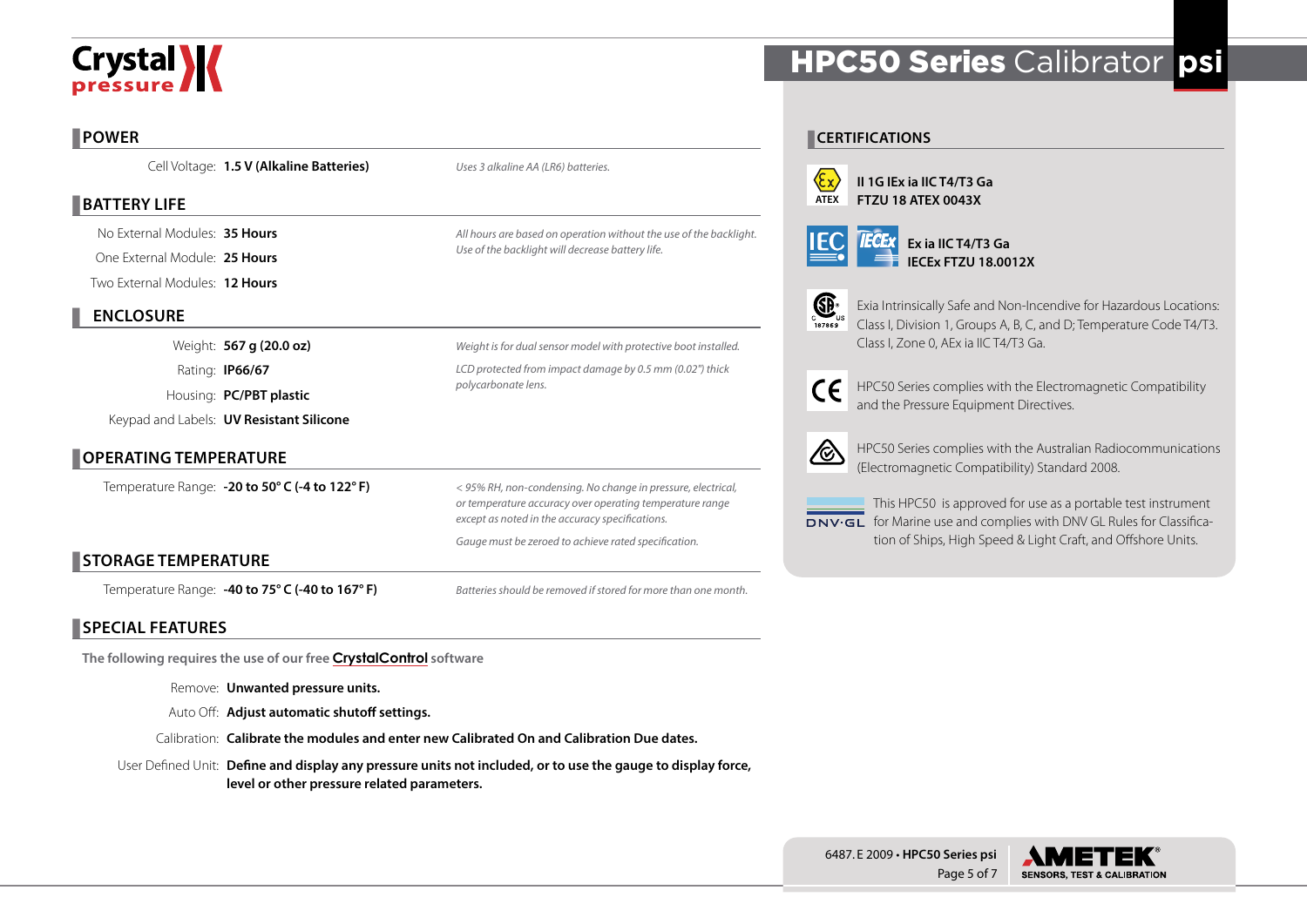

## **RANGE & RESOLUTION TABLE**

|        |                |                    | <b>Display Resolution</b> |                        |          |          |                        |                    |         |      |       |            |
|--------|----------------|--------------------|---------------------------|------------------------|----------|----------|------------------------|--------------------|---------|------|-------|------------|
| P/N    | Range<br>(psi) | Over-<br>pressure' | psi                       | in<br>H <sub>2</sub> O | in<br>Hg | mm<br>Hg | mm<br>H <sub>2</sub> O | kg/cm <sup>2</sup> | bar     | mbar | kPa   | <b>MPa</b> |
| 15PSI  | 15             | 3.0x               | 0.0001                    | 0.01                   | 0.001    | 0.01     | 0.1                    | 0.00001            | 0.00001 | 0.01 | 0.001 |            |
| 30PSI  | 30             | 3.0x               | 0.001                     | 0.01                   | 0.001    | 0.01     |                        | 0.0001             | 0.0001  | 0.1  | 0.01  | 0.00001    |
| 100PSI | 100            | 2.0x               | 0.001                     | 0.1                    | 0.01     | 0.1      |                        | 0.0001             | 0.0001  | 0.1  | 0.01  | 0.00001    |
| 300PSI | 300            | 2.0 x              | 0.01                      | 0.1                    | 0.01     | 0.1      |                        | 0.001              | 0.001   |      | 0.1   | 0.0001     |
| 1KPSI  | 1000           | 2.0x               | 0.01                      |                        | 0.1      |          |                        | 0.001              | 0.001   |      | 0.1   | 0.0001     |
| 3KPSI  | 3000           | 1.5x               | 0.1                       |                        | 0.1      |          |                        | 0.01               | 0.01    |      |       | 0.001      |
| 10KPSI | 10000          | 1.5x               | 0.1                       |                        |          |          |                        | 0.01               | 0.01    |      |       | 0.001      |

(Add one digit of resolution for differential mode.)

# **ORDERING INFORMATION**

| 1st Pressure<br><b>Number</b><br>of Sensors<br>Range P/N                                      | 2nd Pressure<br>Range P/N                                  | <b>BARO</b><br><b>Option</b> | Adapter          | Pump System*          | Carrying Case~                                                                     |  |
|-----------------------------------------------------------------------------------------------|------------------------------------------------------------|------------------------------|------------------|-----------------------|------------------------------------------------------------------------------------|--|
|                                                                                               |                                                            |                              |                  |                       |                                                                                    |  |
| HPC51(Single)                                                                                 |                                                            | $No \ldots (omit)$           | $1/4$ NPT (omit) | No Pump (omit)        |                                                                                    |  |
| $HPC52 \ldots (Dual)$                                                                         |                                                            | Yes - BARO                   | $G$ 1/4 B - BSP  | System A - AXX        | Aluminum  (omit)                                                                   |  |
|                                                                                               |                                                            |                              | M20x1.5 - M20    | System A - <b>AHX</b> | Waterproof - W                                                                     |  |
| <b>SAMPLE PART NUMBERS</b>                                                                    |                                                            |                              |                  | System B - BXX        |                                                                                    |  |
| HPC51-1KPSI                                                                                   | Single Sensor (1000 psi) HPC50 with a 1/4" male NPT        |                              |                  | System B - BHX        | $\sim$ The Waterproof Case is<br>an <i>option</i> for Systems A, B,<br>and C only. |  |
|                                                                                               | pressure fitting.                                          |                              |                  | System C - CXX        |                                                                                    |  |
| HPC52-3KPSI-10KPSI-BAR0-BSP.                                                                  | Dual Sensor (3000 psi/10 000 psi) HPC50 with the BARO      |                              |                  | System C - CHX        | The Waterproof Case is                                                             |  |
|                                                                                               | option and a 1/4" male BSP pressure fitting.               |                              |                  | System D - DOX        | the only option for Systems                                                        |  |
| HPC52-1KPSI-10KPSI-GWX-W                                                                      | Dual Sensor (1000 psi/10 000 psi) HPC50 with a 1/4" male   |                              |                  | System D - DWX        | G and H.                                                                           |  |
|                                                                                               | NPT pressure fitting; a System G pump system; and a water- |                              |                  | System E - <b>EOX</b> |                                                                                    |  |
|                                                                                               | proof carrying case.                                       |                              |                  | System F - FOV        |                                                                                    |  |
| ▶ Ordering a Pump System Only                                                                 |                                                            |                              |                  | System F - FWV        |                                                                                    |  |
| Any pump system, carrying case, and connection fittings for an HPC50 Series calibrator may be | System G - GOX                                             |                              |                  |                       |                                                                                    |  |
| ordered separately from the gauge. Enter HPC50-NONE followed by the Pump System part          | System G - GWX                                             |                              |                  |                       |                                                                                    |  |
| number and the Carrying Case option code.                                                     | System H  - HOX                                            |                              |                  |                       |                                                                                    |  |

AMETEK offers a variety of solutions for pressure generation and measurement. Our line of products for pressure generation includes everything from small pneumatic hand pumps to a precision, hydraulic pressure comparator.

All of our pumps may be ordered as part of a Pump System, complete with an HPC50 Series and delivered in a sturdy carrying case with custom insert.

\* Refer to the following page for a more detailed description of each pump system.

#### SAMPLE PART NUMBERS

**HPC50-NONE-GWX-W**. . **System G pump system with a waterproof carrying case.**